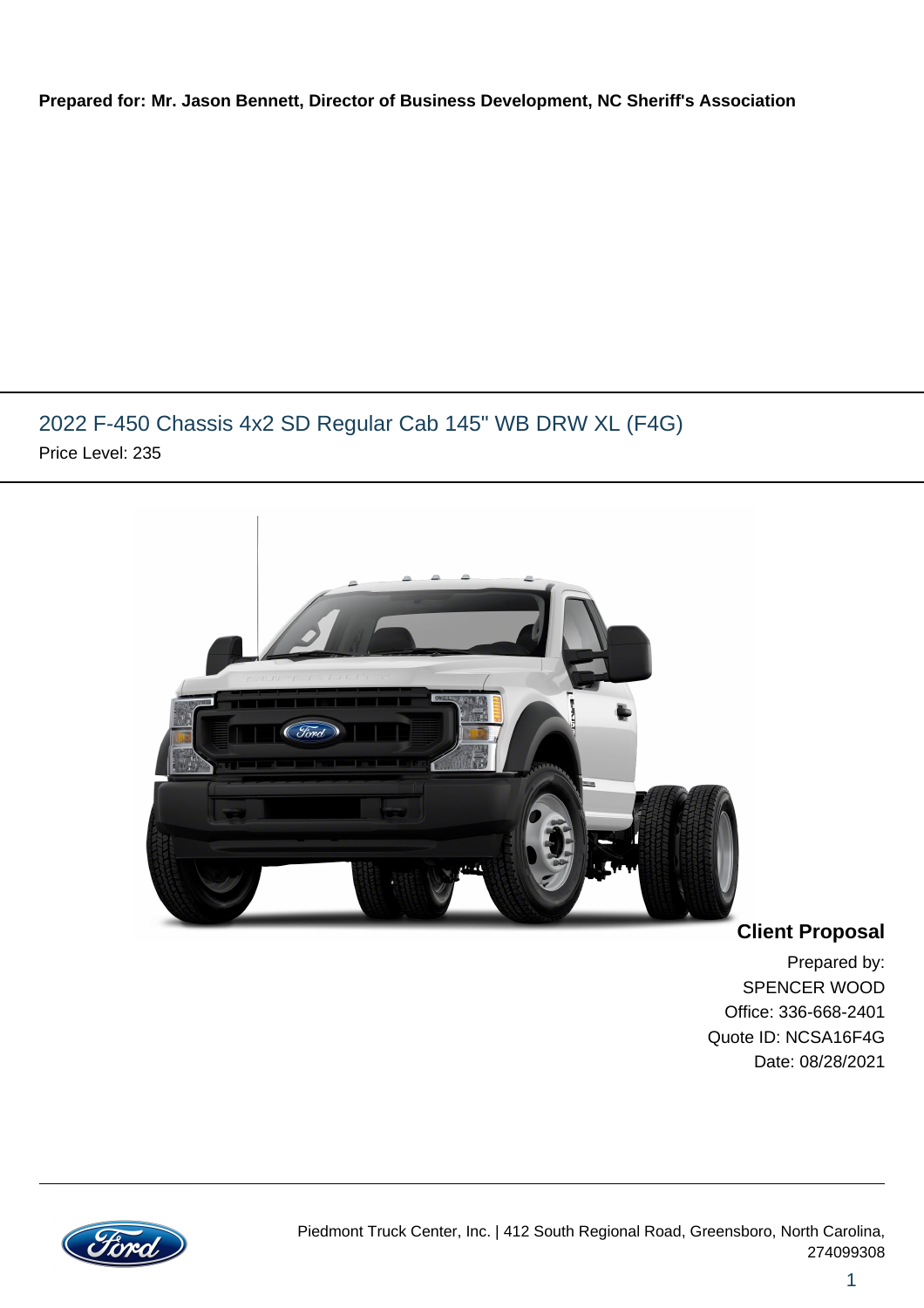Director of Business Development, NC Sheriff's Association

Prepared by: SPENCER WOOD 08/28/2021

Piedmont Truck Center, Inc. | 412 South Regional Road Greensboro North Carolina | 274099308

## 2022 F-450 Chassis 4x2 SD Regular Cab 145" WB DRW XL (F4G)

Price Level: 235 | Quote ID: NCSA16F4G

| As Configured Vehicle        |                                                                                                                                                                                                                                                                                                                                                                                                                                                                                                                                                                                                                                                                                                                                                                                                          |             |
|------------------------------|----------------------------------------------------------------------------------------------------------------------------------------------------------------------------------------------------------------------------------------------------------------------------------------------------------------------------------------------------------------------------------------------------------------------------------------------------------------------------------------------------------------------------------------------------------------------------------------------------------------------------------------------------------------------------------------------------------------------------------------------------------------------------------------------------------|-------------|
| <b>Code</b>                  | <b>Description</b>                                                                                                                                                                                                                                                                                                                                                                                                                                                                                                                                                                                                                                                                                                                                                                                       | <b>MSRP</b> |
| <b>Base Vehicle</b>          |                                                                                                                                                                                                                                                                                                                                                                                                                                                                                                                                                                                                                                                                                                                                                                                                          |             |
| F4G                          | Base Vehicle Price (F4G)                                                                                                                                                                                                                                                                                                                                                                                                                                                                                                                                                                                                                                                                                                                                                                                 | \$40,765.00 |
| <b>Packages</b>              |                                                                                                                                                                                                                                                                                                                                                                                                                                                                                                                                                                                                                                                                                                                                                                                                          |             |
| 650A                         | Order Code 650A                                                                                                                                                                                                                                                                                                                                                                                                                                                                                                                                                                                                                                                                                                                                                                                          | N/C         |
|                              | Includes:<br>- Engine: 7.3L 2V DEVCT NA PFI V8 Gas<br>- Transmission: TorqShift 10-Speed Automatic<br>10R140 with neutral idle and selectable drive modes: normal, tow/haul, eco, deep sand/snow and<br>slippery.<br>- 4.88 Axle Ratio<br>- GVWR: 16,500 lb Payload Package<br>- Tires: 225/70Rx19.5G BSW A/P<br>- Wheels: 19.5" x 6" Argent Painted Steel<br>Hub covers/center ornaments not included.<br>- HD Vinyl 40/20/40 Split Bench Seat<br>Includes center armrest, cupholder, storage and driver's side manual lumbar.<br>- Radio: AM/FM Stereo w/MP3 Player<br>Includes 4 speakers.<br>- SYNC Communications & Entertainment System<br>Includes enhanced voice recognition, 911 Assist, 4.2" LCD center stack screen, AppLink, 1<br>smart-charging USB port and steering wheel audio controls. |             |
| <b>Powertrain</b>            |                                                                                                                                                                                                                                                                                                                                                                                                                                                                                                                                                                                                                                                                                                                                                                                                          |             |
| 99N                          | Engine: 7.3L 2V DEVCT NA PFI V8<br>Gas                                                                                                                                                                                                                                                                                                                                                                                                                                                                                                                                                                                                                                                                                                                                                                   | Included    |
| 44G                          | Transmission: TorqShift 10-Speed<br>Automatic<br>10R140 with neutral idle and selectable drive modes: normal, tow/haul, eco, deep sand/snow and                                                                                                                                                                                                                                                                                                                                                                                                                                                                                                                                                                                                                                                          | Included    |
| X48                          | slippery.<br>4.88 Axle Ratio                                                                                                                                                                                                                                                                                                                                                                                                                                                                                                                                                                                                                                                                                                                                                                             | Included    |
| <b>STDGV</b>                 | GVWR: 16,500 lb Payload Package                                                                                                                                                                                                                                                                                                                                                                                                                                                                                                                                                                                                                                                                                                                                                                          | Included    |
| <b>Wheels &amp; Tires</b>    |                                                                                                                                                                                                                                                                                                                                                                                                                                                                                                                                                                                                                                                                                                                                                                                                          |             |
| <b>TGJ</b>                   | Tires: 225/70Rx19.5G BSW A/P                                                                                                                                                                                                                                                                                                                                                                                                                                                                                                                                                                                                                                                                                                                                                                             | Included    |
| 64Z                          | Wheels: 19.5" x 6" Argent Painted<br><b>Steel</b><br>Hub covers/center ornaments not included.                                                                                                                                                                                                                                                                                                                                                                                                                                                                                                                                                                                                                                                                                                           | Included    |
| <b>Seats &amp; Seat Trim</b> |                                                                                                                                                                                                                                                                                                                                                                                                                                                                                                                                                                                                                                                                                                                                                                                                          |             |
| A                            | HD Vinyl 40/20/40 Split Bench Seat<br>contar armroet, qupbolder, atorage and driverle aide monual lumbe                                                                                                                                                                                                                                                                                                                                                                                                                                                                                                                                                                                                                                                                                                  | Included    |

Includes center armrest, cupholder, storage and driver's side manual lumbar.

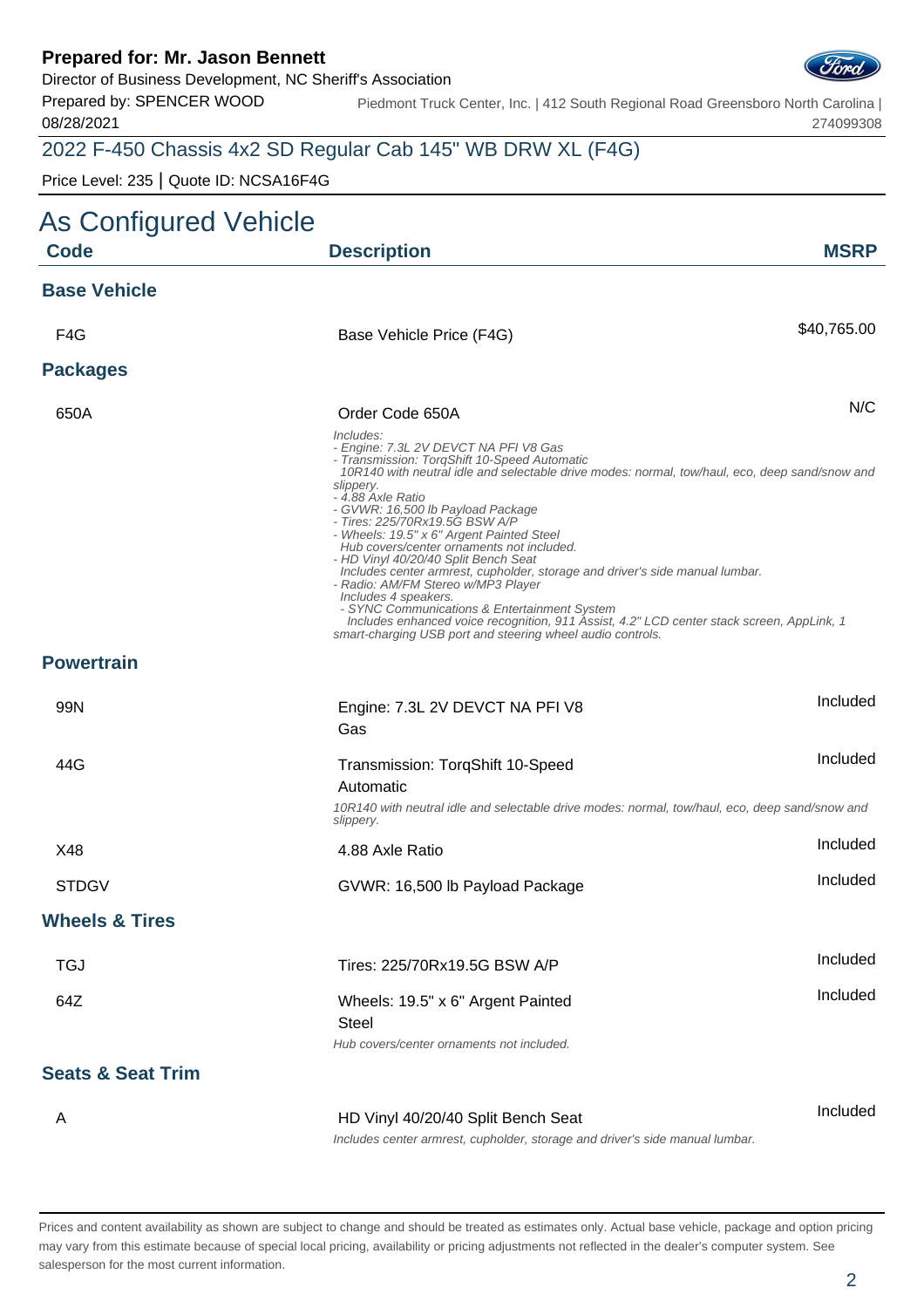Director of Business Development, NC Sheriff's Association

Prepared by: SPENCER WOOD

Piedmont Truck Center, Inc. | 412 South Regional Road Greensboro North Carolina | 274099308

## 2022 F-450 Chassis 4x2 SD Regular Cab 145" WB DRW XL (F4G)

Price Level: 235 | Quote ID: NCSA16F4G

08/28/2021

| As Configured Vehicle (cont'd) |                                                                                                                                                                                                                                               |             |
|--------------------------------|-----------------------------------------------------------------------------------------------------------------------------------------------------------------------------------------------------------------------------------------------|-------------|
| <b>Code</b>                    | <b>Description</b>                                                                                                                                                                                                                            | <b>MSRP</b> |
| <b>Other Options</b>           |                                                                                                                                                                                                                                               |             |
| <b>PAINT</b>                   | Monotone Paint Application                                                                                                                                                                                                                    | <b>STD</b>  |
| 145WB                          | 145" Wheelbase                                                                                                                                                                                                                                | <b>STD</b>  |
| <b>STDRD</b>                   | Radio: AM/FM Stereo w/MP3 Player                                                                                                                                                                                                              | Included    |
|                                | Includes 4 speakers.<br>Includes:<br>- SYNC Communications & Entertainment System<br>Includes enhanced voice recognition, 911 Assist, 4.2" LCD center stack screen, AppLink, 1 smart-<br>charging USB port and steering wheel audio controls. |             |
| <b>Emissions</b>               |                                                                                                                                                                                                                                               |             |
| 425                            | 50-State Emissions System                                                                                                                                                                                                                     | <b>STD</b>  |
| <b>Interior Color</b>          |                                                                                                                                                                                                                                               |             |
| AS_01                          | Medium Earth Gray                                                                                                                                                                                                                             | N/C         |
| <b>Exterior Color</b>          |                                                                                                                                                                                                                                               |             |
| $Z1_01$                        | <b>Oxford White</b>                                                                                                                                                                                                                           | N/C         |
| <b>SUBTOTAL</b>                |                                                                                                                                                                                                                                               | \$40,765.00 |
| <b>Destination Charge</b>      |                                                                                                                                                                                                                                               | \$1,695.00  |
| <b>TOTAL</b>                   |                                                                                                                                                                                                                                               | \$42,460.00 |

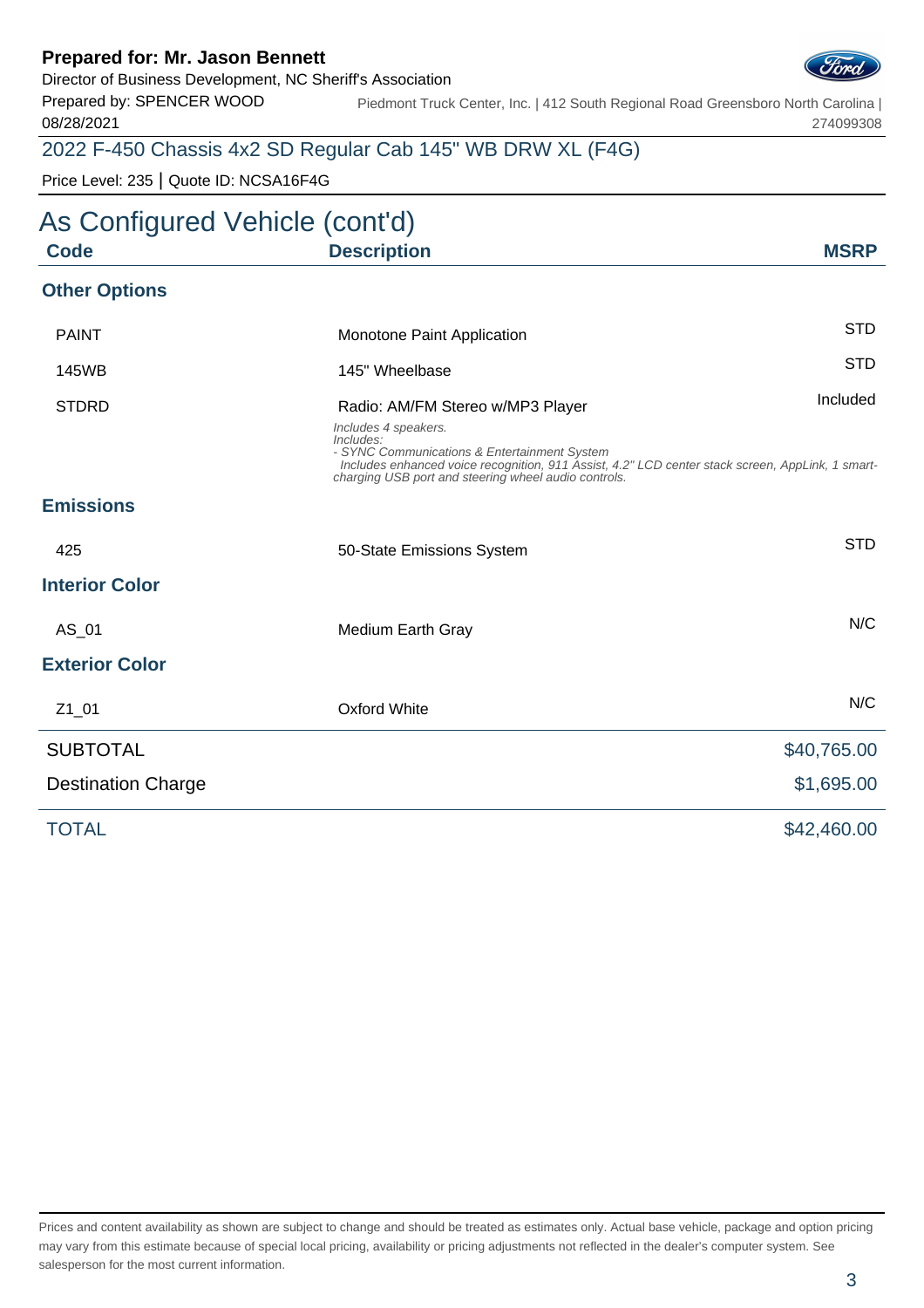

Prepared by: SPENCER WOOD 08/28/2021 Piedmont Truck Center, Inc. | 412 South Regional Road Greensboro North Carolina | 274099308

2022 F-450 Chassis 4x2 SD Regular Cab 145" WB DRW XL (F4G)

Price Level: 235 | Quote ID: NCSA16F4G

# Selected Equip & Specs

### **Dimensions**

• Exterior length: 230.7" • Cab to axle: 60.0" • Exterior width: 80.0" • Exterior height: 81.7" • Wheelbase: 145.0" • Front track: 74.8" • Rear track: 74.0" • Turning radius: 21.2' • Rear tire outside width: 93.9" • Min ground clearance: 8.2" • Front legroom: 43.9" • Front headroom: 40.8" • Front hiproom: 62.5" • Front shoulder room: 66.7" • Passenger volume: 64.6cu.ft. • Cargo volume: 11.6cu.ft. • Maximum cargo volume: 11.6cu.ft.

### **Powertrain**

• 350hp 7.3L OHV 16 valve V-8 engine with DEVCT variable valve control, SMPI • Recommended fuel : regular unleaded • federal • TorqShift 10 speed automatic transmission with overdrive • Rear-wheel drive • Fuel Economy Cty: N/A • Fuel Economy Highway: N/A

### **Suspension/Handling**

• Front Mono-beam non-independent suspension with anti-roll bar, HD shocks • Rear DANA M300 rigid axle leaf spring suspension with anti-roll bar, HD shocks • Firm ride Suspension • Hydraulic power-assist re-circulating ball Steering • Front and rear 19.5 x 6 argent steel wheels • LT225/70SR19.5 GBSW AS front and rear tires • Dual rear wheels

### **Body Exterior**

• 2 doors • Driver and passenger , manual folding door mirrors • Black door mirrors • Black bumpers • Trailer harness • Clearcoat paint • Front and rear 19.5 x 6 wheels • 2 front tow hook(s)

### **Convenience**

• Manual air conditioning with air filter • Manual front windows • Manual door locks • Manual tilt steering wheel • Manual telescopic steering wheel • Day-night rearview mirror • FordPass Connect 4G internet access • 911 Assist emergency SOS • Wireless phone connectivity • AppLink smart device integration • 2 1st row LCD monitors • Front cupholders • Passenger visor mirror • Upfitter switches

### **Seats and Trim**

• Seating capacity of 3 • Front 40-20-40 split-bench seat • 4-way driver seat adjustment • Manual driver lumbar support • 4-way passenger seat adjustment • Centre front armrest with storage

### **Entertainment Features**

• AM/FM stereo radio • SYNC external memory control • Steering wheel mounted radio controls • 4 speakers • Streaming audio • Fixed antenna

### **Lighting, Visibility and Instrumentation**

• Halogen aero-composite headlights • Delay-off headlights • Auto on/off headlights • Variable intermittent front windshield wipers • Light tinted windows • Front reading lights • Tachometer • Oil pressure gauge • Compass • Outside temperature display • Trip computer • Trip odometer

### **Safety and Security**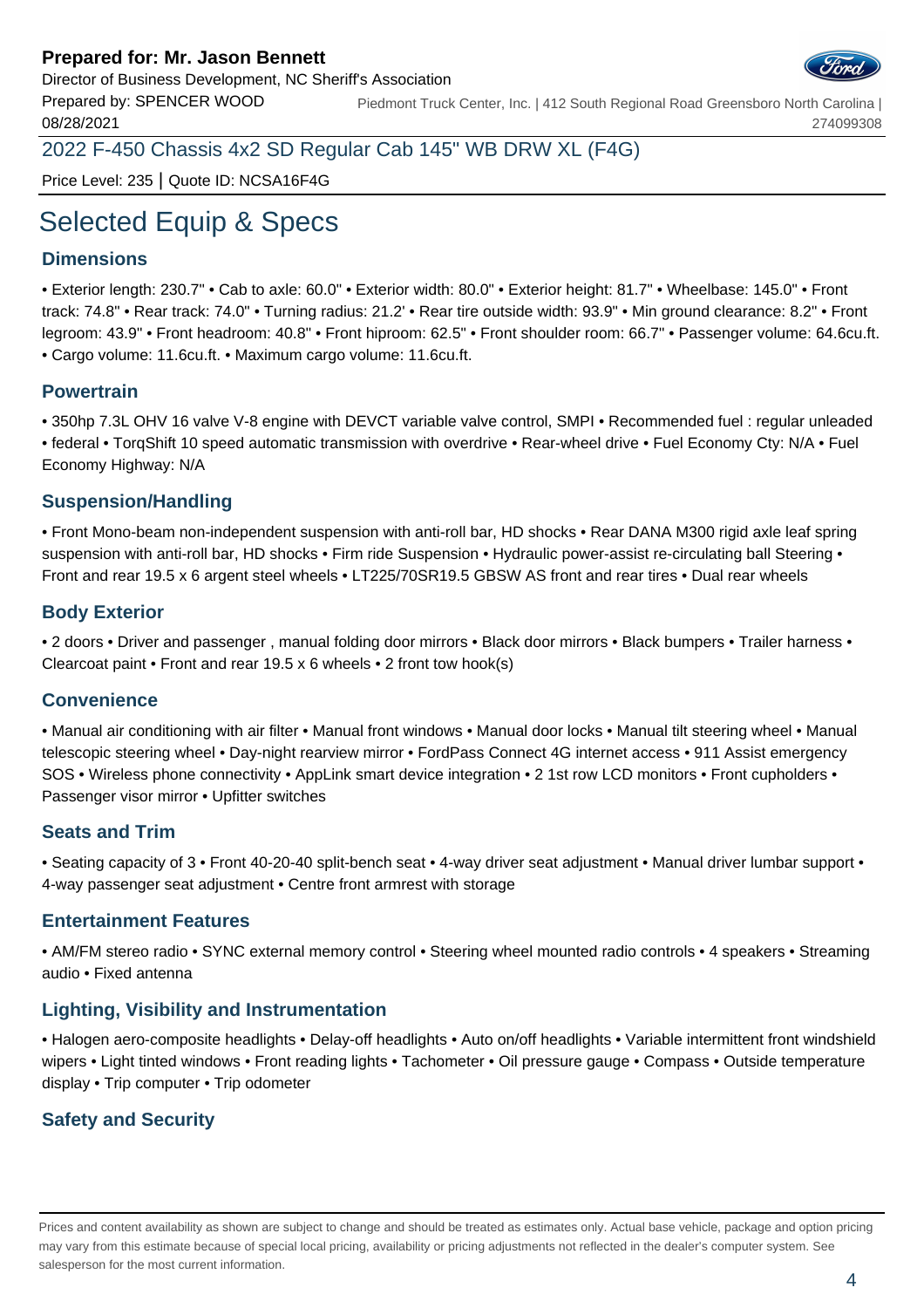Director of Business Development, NC Sheriff's Association

Prepared by: SPENCER WOOD 08/28/2021

Piedmont Truck Center, Inc. | 412 South Regional Road Greensboro North Carolina | 274099308

2022 F-450 Chassis 4x2 SD Regular Cab 145" WB DRW XL (F4G)

Price Level: 235 | Quote ID: NCSA16F4G

# Selected Equip & Specs (cont'd)

• 4-wheel ABS brakes • Brake assist • 4-wheel disc brakes • Driveline traction control • Dual front impact airbag supplemental restraint system with passenger cancel • Dual seat mounted side impact airbag supplemental restraint system • Safety Canopy System curtain 1st row overhead airbag supplemental restraint system • Manual door locks • Manually adjustable front head restraints

### **Dimensions**

| <b>General Weights</b>                                                                                                                                                                                                               |                                                                                                                                                                                                                                             |
|--------------------------------------------------------------------------------------------------------------------------------------------------------------------------------------------------------------------------------------|---------------------------------------------------------------------------------------------------------------------------------------------------------------------------------------------------------------------------------------------|
| Curb <b>Curb</b> 6,641 lbs.                                                                                                                                                                                                          | 16,500 lbs.                                                                                                                                                                                                                                 |
| Payload <b>Committee Committee Payload</b> Committee Committee Payload Ibs.                                                                                                                                                          |                                                                                                                                                                                                                                             |
| <b>Front Weights</b>                                                                                                                                                                                                                 |                                                                                                                                                                                                                                             |
|                                                                                                                                                                                                                                      | Front curb weight <b>Exercised South 2008</b> .                                                                                                                                                                                             |
| Front axle capacity <b>Exercise 2000</b> lbs.<br>Front tire/wheel capacity [19] [19] Tront tire/wheel capacity                                                                                                                       | Front spring rating <b>Exercise 200</b> lbs.                                                                                                                                                                                                |
|                                                                                                                                                                                                                                      |                                                                                                                                                                                                                                             |
| <b>Rear Weights</b><br><u>12,880 lbs.</u><br>Rear GAWR                                                                                                                                                                               | Rear curb weight <b>Exercise 2,969</b> lbs.                                                                                                                                                                                                 |
| Rear axle capacity <b>Constitution 12,880 lbs.</b>                                                                                                                                                                                   | Rear spring rating <b>Constitution Constructs</b> 13,660 lbs.                                                                                                                                                                               |
| Rear tire/wheel capacity <b>Constrainer 15,000 lbs.</b>                                                                                                                                                                              |                                                                                                                                                                                                                                             |
| <b>Trailering Type</b>                                                                                                                                                                                                               |                                                                                                                                                                                                                                             |
| Harness <b>Market Barnet Barnet Barnet Barnet Barnet Barnet Barnet Barnet Barnet Barnet Barnet Barnet Barnet Barnet Barnet Barnet Barnet Barnet Barnet Barnet Barnet Barnet Barnet Barnet Barnet Barnet Barnet Barnet Barnet Bar</b> | Trailer sway control <b>Constitution Constitution</b> Yes                                                                                                                                                                                   |
| <b>General Trailering</b>                                                                                                                                                                                                            |                                                                                                                                                                                                                                             |
| 5th-wheel towing capacity <b>Construction</b> 20400 lbs.                                                                                                                                                                             | Gooseneck towing capacity 20400 lbs.                                                                                                                                                                                                        |
| Towing capacity <b>Contract Contract Contract Contract Contract Contract Contract Contract Contract Contract Contract Contract Contract Contract Contract Contract Contract Contract Contract Contract Contract Contract Contrac</b> | 28000 lbs.                                                                                                                                                                                                                                  |
| <b>Fuel Tank type</b>                                                                                                                                                                                                                |                                                                                                                                                                                                                                             |
| Capacity Capacity Capacity Committee Capacity Committee Capacity Capacity Capacity Capacity Capacity Capacity C                                                                                                                      |                                                                                                                                                                                                                                             |
| <b>Off Road</b>                                                                                                                                                                                                                      |                                                                                                                                                                                                                                             |
| 8"<br>Min ground clearance manufacturers and containing                                                                                                                                                                              |                                                                                                                                                                                                                                             |
| Interior cargo                                                                                                                                                                                                                       |                                                                                                                                                                                                                                             |
| Cargo volume and all and all and all and 11.6 cu.ft.                                                                                                                                                                                 | Maximum cargo volume <b>contract to the COLSO</b> cu.ft.                                                                                                                                                                                    |
| <b>Rear Frame</b>                                                                                                                                                                                                                    |                                                                                                                                                                                                                                             |
| 29 "                                                                                                                                                                                                                                 | 35 "<br>Height unloaded <b>Manual Community</b> and the series of the series of the series of the series of the series of the series of the series of the series of the series of the series of the series of the series of the series of t |
| <b>Powertrain</b>                                                                                                                                                                                                                    |                                                                                                                                                                                                                                             |
| <b>Engine Type</b>                                                                                                                                                                                                                   |                                                                                                                                                                                                                                             |
| Block material communications and continuous<br>Iron                                                                                                                                                                                 | $V-8$                                                                                                                                                                                                                                       |
| Head material <b>Committee Committee Committee Committee Committee Committee Committee Committee Committee Committee</b>                                                                                                             | Ignition <b>Executive Contract Contract of Contract Contract Contract Contract Contract Contract Contract Contract Contract Contract Contract Contract Contract Contract Contract Contract Contract Contract Contract Contract C</b>        |
| Injection <b>Manual According to Sequential MPI</b>                                                                                                                                                                                  | 7.3L                                                                                                                                                                                                                                        |
| Orientation <b>Constitution Constitution Constitution</b>                                                                                                                                                                            | Recommended fuel Regular unleaded                                                                                                                                                                                                           |

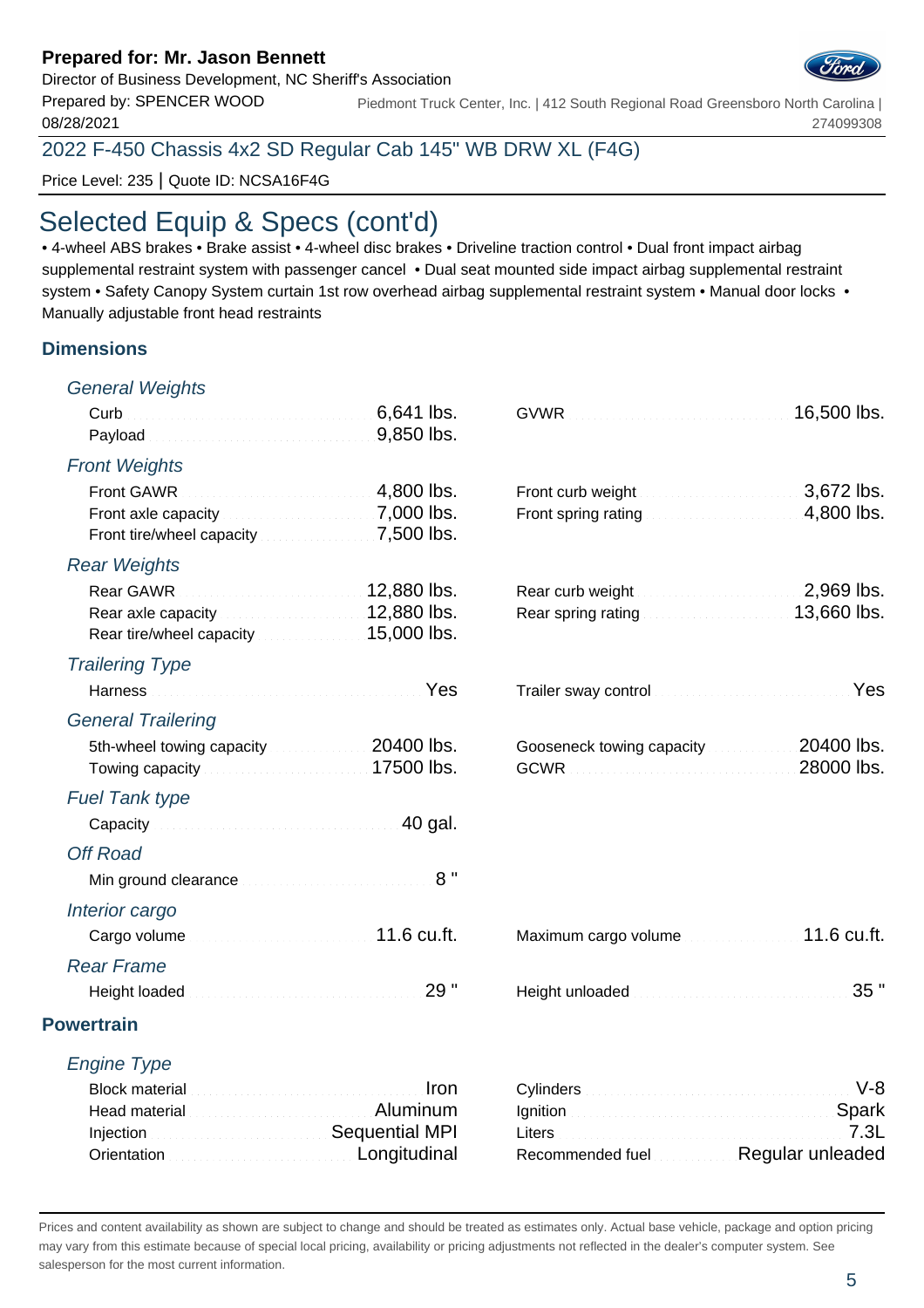### Director of Business Development, NC Sheriff's Association



Prepared by: SPENCER WOOD 08/28/2021 Piedmont Truck Center, Inc. | 412 South Regional Road Greensboro North Carolina | 274099308

### 2022 F-450 Chassis 4x2 SD Regular Cab 145" WB DRW XL (F4G)

Price Level: 235 | Quote ID: NCSA16F4G

# Selected Equip & Specs (cont'd)

| Valves per cylinder <b>Election Contract of August</b> 2<br>Variable valve control Marian Marian DEVCT                                                                                                                               | OHV                         |
|--------------------------------------------------------------------------------------------------------------------------------------------------------------------------------------------------------------------------------------|-----------------------------|
| <b>Engine Spec</b>                                                                                                                                                                                                                   |                             |
|                                                                                                                                                                                                                                      | 10.5:1<br>Compression ratio |
| Displacement <b>Committee Committee Committee Committee Committee Committee Committee Committee Committee Committee Committee Committee Committee Committee Committee Committee Committee Committee Committee Committee Committe</b> | 3.98"                       |
| <b>Engine Power</b>                                                                                                                                                                                                                  |                             |
| SAEJ1349 AUG2004 compliant Material Manuscript Yes<br>Torque 468 ft.-lb @ 3,900 RPM                                                                                                                                                  |                             |
| Alternator                                                                                                                                                                                                                           |                             |
|                                                                                                                                                                                                                                      | 240                         |
| <b>Battery</b>                                                                                                                                                                                                                       |                             |
|                                                                                                                                                                                                                                      | 750                         |
| Run down protection <b>Exercise Act of Protection</b> Pes                                                                                                                                                                            | HD                          |
| <b>Transmission</b>                                                                                                                                                                                                                  |                             |

| Electronic control Distribution of the Message Message of The Message State of the Message of The Message State of The Message State of the Message State of the Message State of the Message State of the Message State of th |  |  |
|--------------------------------------------------------------------------------------------------------------------------------------------------------------------------------------------------------------------------------|--|--|
| Overdrive <b>Constitution Constitution Constitution Yes</b>                                                                                                                                                                    |  |  |
|                                                                                                                                                                                                                                |  |  |

### Transmission Gear Ratios

| 3rd 2.146           |  |
|---------------------|--|
|                     |  |
|                     |  |
|                     |  |
| Reverse Gear ratios |  |

### Transmission Extras

| Yes<br>Oil cooler <b>Contains a Cooler Cooler Cooler Cooler</b> Cooler Cooler Cooler Cooler               | SelectShift           |
|-----------------------------------------------------------------------------------------------------------|-----------------------|
| Drive Type<br>Type <b>Manual Communication</b> Rear-wheel                                                 |                       |
| <b>Drive Feature</b><br>Traction control <b>Traction</b> Control <b>Traction</b> Control <b>Driveline</b> |                       |
| <b>Drive Axle</b><br>Ratio                                                                                |                       |
| Exhaust<br>Stainless steel<br>Material                                                                    | Single<br>System type |
| Emissions                                                                                                 |                       |

| Valvetrain Material Account of the United States of the United States and United States and United States and                                                                                                                                           |                    |
|---------------------------------------------------------------------------------------------------------------------------------------------------------------------------------------------------------------------------------------------------------|--------------------|
| Compression ratio<br>Stroke 3.98"                                                                                                                                                                                                                       |                    |
|                                                                                                                                                                                                                                                         | 350 HP @ 3,900 RPM |
| Amps 240                                                                                                                                                                                                                                                |                    |
| Cold cranking amps <b>Cold cranking</b> amps and contain a series of the <b>750</b>                                                                                                                                                                     |                    |
| Lock-up Nest President and Manual Account President Account President Account President Account Account President Account Account Account Account Account Account Account Account Account Account Account Account Account Acco<br>Speed <b>Speed 10</b> |                    |

| 1st  |  |  |
|------|--|--|
|      |  |  |
| 5th  |  |  |
| 7th- |  |  |
| 9th  |  |  |

| Sequential shift control | SelectShift |
|--------------------------|-------------|
|--------------------------|-------------|

| System type ______________________________Single |  |
|--------------------------------------------------|--|
|--------------------------------------------------|--|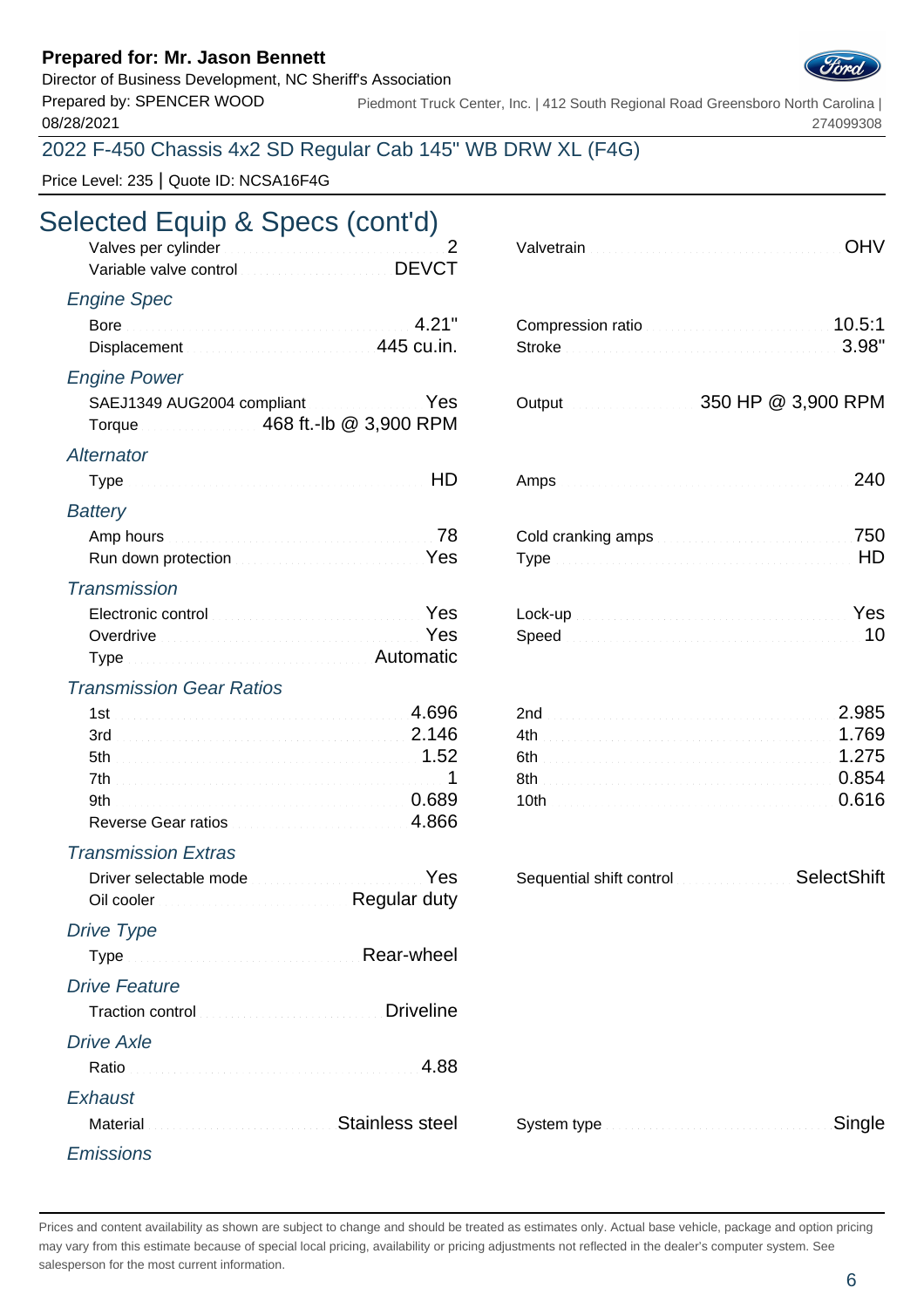Director of Business Development, NC Sheriff's Association

08/28/2021

Prepared by: SPENCER WOOD Piedmont Truck Center, Inc. | 412 South Regional Road Greensboro North Carolina | 274099308

2022 F-450 Chassis 4x2 SD Regular Cab 145" WB DRW XL (F4G)

Price Level: 235 | Quote ID: NCSA16F4G

# Selected Equip & Specs (cont'd)<br>CARB

**CARB Federal** fuel Economy Fuel type Gasoline Gasoline

### **Driveability**

| <b>Brakes</b>                                                                                                                                                                                                                  |                                                                                     |
|--------------------------------------------------------------------------------------------------------------------------------------------------------------------------------------------------------------------------------|-------------------------------------------------------------------------------------|
| 4-wheel<br><b>ABS</b>                                                                                                                                                                                                          | ABS channels <b>ABS</b> channels <b>ABS</b> channels <b>ABS</b> channels <b>ABS</b> |
| Type <i>manufacturers</i> and <b>100</b> and 14-wheel disc                                                                                                                                                                     | Vented discs <b>Front and rear</b>                                                  |
| <b>Brake Assistance</b>                                                                                                                                                                                                        |                                                                                     |
| Brake assist Material Account of the Message of the Message of the Message of the Message of the Message of the Message of the Message of the Message of the Message of the Message of the Message of the Message of the Messa |                                                                                     |
| <b>Suspension Control</b>                                                                                                                                                                                                      |                                                                                     |
|                                                                                                                                                                                                                                |                                                                                     |
| <b>Front Suspension</b>                                                                                                                                                                                                        |                                                                                     |
| Independence Mono-beam non-independent                                                                                                                                                                                         | Regular                                                                             |
| <b>Front Spring</b>                                                                                                                                                                                                            |                                                                                     |
| Coil                                                                                                                                                                                                                           | Regular                                                                             |
| <b>Front Shocks</b>                                                                                                                                                                                                            |                                                                                     |
| Type HD                                                                                                                                                                                                                        |                                                                                     |
| <b>Rear Suspension</b>                                                                                                                                                                                                         |                                                                                     |
| Independence DANA M300 rigid axle                                                                                                                                                                                              | Leaf                                                                                |
|                                                                                                                                                                                                                                |                                                                                     |
| <b>Rear Spring</b>                                                                                                                                                                                                             |                                                                                     |
|                                                                                                                                                                                                                                | HD                                                                                  |
| <b>Rear Shocks</b>                                                                                                                                                                                                             |                                                                                     |
|                                                                                                                                                                                                                                |                                                                                     |
| <b>Steering</b>                                                                                                                                                                                                                |                                                                                     |
| Activation <b>Activation Activation Activation Activation Activation Active Service Service Service Service Service Service Service Service Service Service Service Service Service Service Service Service Service Se</b>     | Type <b>Manufacturers</b> Re-circulating ball                                       |
| <b>Steering Specs</b>                                                                                                                                                                                                          |                                                                                     |
| $\mathcal{P}$                                                                                                                                                                                                                  |                                                                                     |
| <b>Exterior</b>                                                                                                                                                                                                                |                                                                                     |
| <b>Front Wheels</b>                                                                                                                                                                                                            |                                                                                     |
| Diameter Manual Communication of the 19.5"                                                                                                                                                                                     | 6.00"                                                                               |
| <b>Rear Wheels</b>                                                                                                                                                                                                             |                                                                                     |
| 19.5"                                                                                                                                                                                                                          | 6.00"                                                                               |
|                                                                                                                                                                                                                                |                                                                                     |

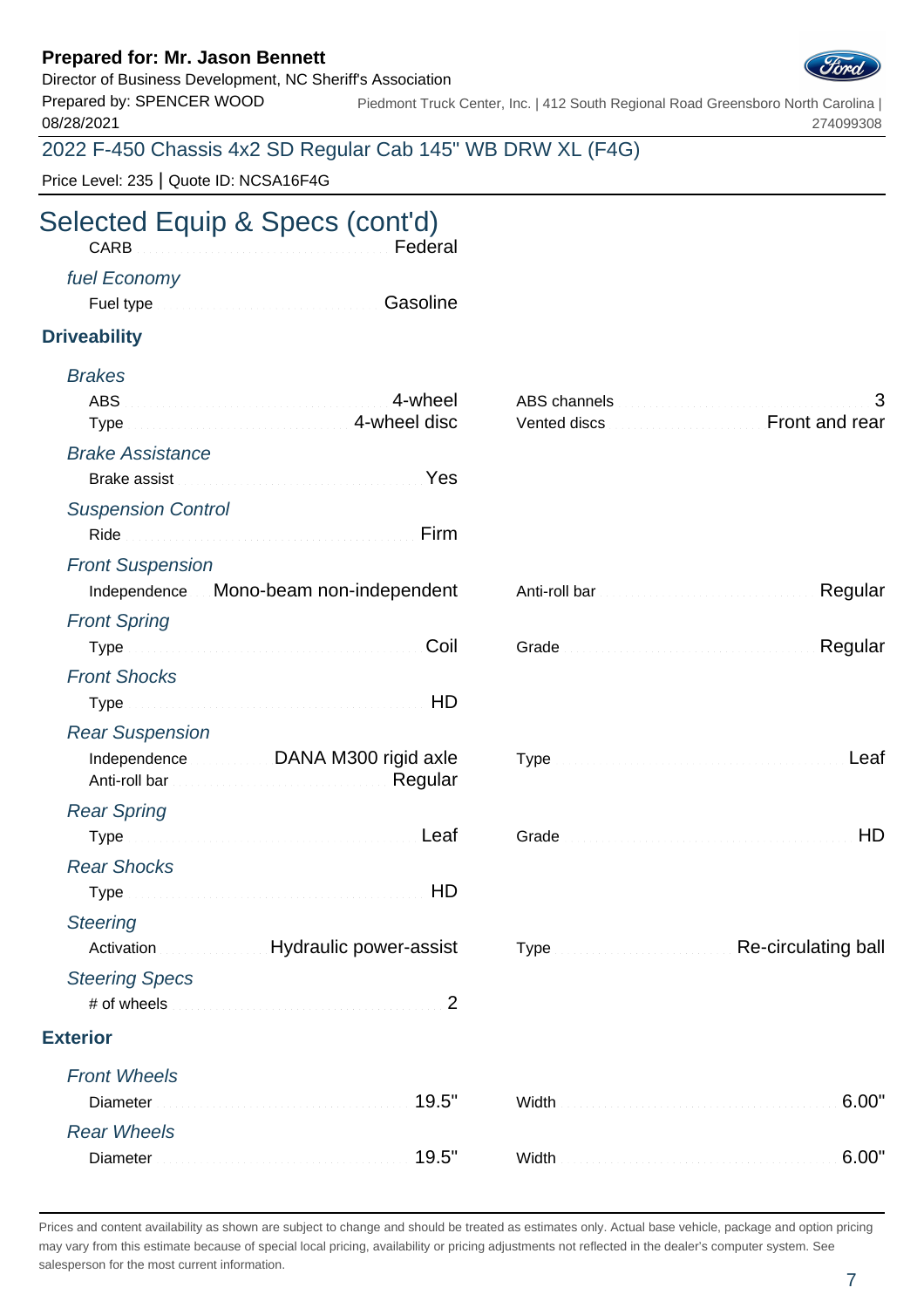Director of Business Development, NC Sheriff's Association

Prepared by: SPENCER WOOD 08/28/2021

Piedmont Truck Center, Inc. | 412 South Regional Road Greensboro North Carolina | 274099308

2022 F-450 Chassis 4x2 SD Regular Cab 145" WB DRW XL (F4G)

Price Level: 235 | Quote ID: NCSA16F4G

### Selected Equip & Specs (cont'd) Dual Yes

### Front and Rear Wheels

| Appearance and a continuum and a continuum Argent |          | Material Material Communications of the Steel |
|---------------------------------------------------|----------|-----------------------------------------------|
| <b>Front Tires</b>                                |          |                                               |
| Acnost                                            | Diamotor | 10 5"                                         |

| Tread <b>Executive Commission Commission</b> AS |  |  |
|-------------------------------------------------|--|--|
|                                                 |  |  |
|                                                 |  |  |

### Rear Tires

|                                        | Diameter 19.5" |  |
|----------------------------------------|----------------|--|
|                                        |                |  |
| Tread Research Communication of the AS |                |  |
|                                        |                |  |
|                                        |                |  |

### Wheels

| Front track <b>Executive Contract of Table 2018</b>                                                                                                                                                                                  |                                                     |  |
|--------------------------------------------------------------------------------------------------------------------------------------------------------------------------------------------------------------------------------------|-----------------------------------------------------|--|
| Turning radius <b>contract to the contract of the Contract of August</b> 21.2 <sup>'</sup>                                                                                                                                           | Wheelbase <b>Manual Manual According to 145.0</b> " |  |
| Rear tire outside width <b>Election Contract Contract Contract Contract Contract Contract Contract Contract Contract Contract Contract Contract Contract Contract Contract Contract Contract Contract Contract Contract Contract</b> |                                                     |  |

### Body Features

| Front splash guards <b>Example 20</b> Yes                    | Body material entrancement and all all Aluminum |  |
|--------------------------------------------------------------|-------------------------------------------------|--|
| Side impact beams <b>Election Contract Contract of Press</b> |                                                 |  |

### Body Doors

|--|

### Exterior Dimensions

|                                                             | Cab to axle <b>Exercise Cab</b> 60.0"                                       |  |
|-------------------------------------------------------------|-----------------------------------------------------------------------------|--|
| Axle to end of frame $\sim$ 47.2"                           | Frame section modulus <b>Example 2.7 CU.in</b>                              |  |
| Frame yield strength (psi) <b>Example 20000.0</b>           | Frame rail width <b>Exercise According to the State of According 34.2</b> " |  |
| Front bumper to Front axle <b>Election Controller 188.3</b> | Cab to end of frame                                                         |  |
| Front bumper to back of cab <b>contract to the 123.7</b> "  |                                                                             |  |

### **Safety**

#### **Airbags**

| Driver front-impact <b>Exercise Contains a Series</b> Yes |  |
|-----------------------------------------------------------|--|
| Overhead Safety Canopy System curtain 1st                 |  |
| row                                                       |  |
| Passenger side-impact Seat mounted                        |  |

| Material <b>Material According to the Community of Steel</b> |  |
|--------------------------------------------------------------|--|
|--------------------------------------------------------------|--|

| Diameter 19.5" |  |
|----------------|--|
|                |  |
|                |  |
|                |  |

| Front track with a substitution of the set of $74.8"$           |                                                     |  |
|-----------------------------------------------------------------|-----------------------------------------------------|--|
| Turning radius with a series of the contract of $21.2^{\prime}$ | Wheelbase Manual Manual Manual Manual Manual 145.0" |  |

| Body material <b>contract and a series and a series of the Body</b> | <b>Aluminum</b> |
|---------------------------------------------------------------------|-----------------|
| Front tow hook(s) with a substitution of $2$                        |                 |

| Body width <b>Exercise Construction of SO.O"</b>     |  |
|------------------------------------------------------|--|
| Cab to axle <b>Exercise Cab</b> 60.0"                |  |
| Frame section modulus <b>Constitution</b> 12.7cu.in. |  |
| Frame rail width <b>Exercise Community</b> 34.2"     |  |
| Cab to end of frame                                  |  |
|                                                      |  |

|                                            |                        | Seat mounted |
|--------------------------------------------|------------------------|--------------|
| Overhead. Safety Canopy System curtain 1st | Passenger front-impact | Cancellable  |

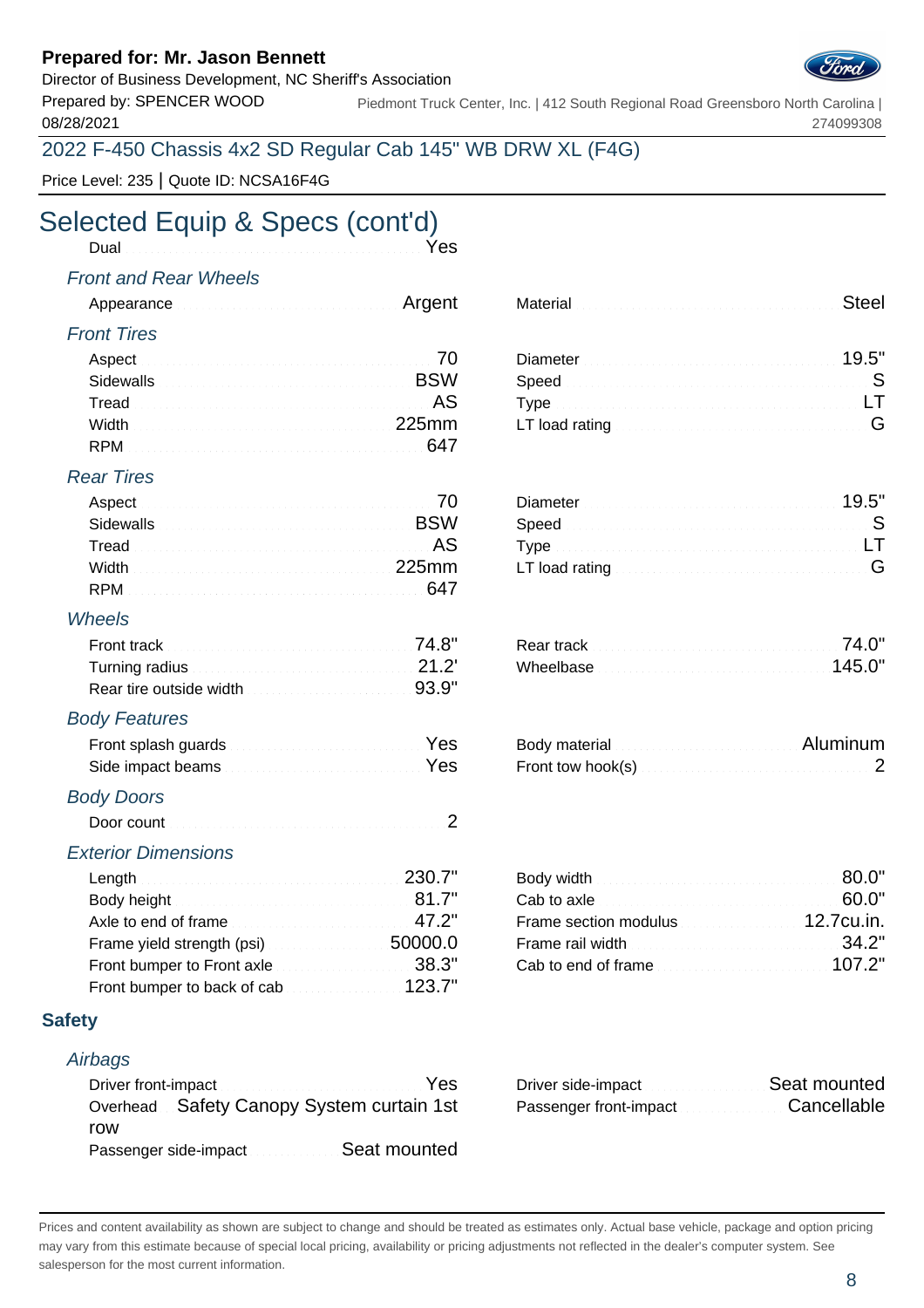Director of Business Development, NC Sheriff's Association

08/28/2021

Prepared by: SPENCER WOOD Piedmont Truck Center, Inc. | 412 South Regional Road Greensboro North Carolina | 274099308

2022 F-450 Chassis 4x2 SD Regular Cab 145" WB DRW XL (F4G)

Price Level: 235 | Quote ID: NCSA16F4G

# Selected Equip & Specs (cont'd)

| <b>Seatbelt</b> |                                                          |
|-----------------|----------------------------------------------------------|
|                 | Front<br>Height adjustable <b>Election Communication</b> |

## **Seating**

| <b>Passenger Capacity</b>                                                                                                                                                                  |                |
|--------------------------------------------------------------------------------------------------------------------------------------------------------------------------------------------|----------------|
|                                                                                                                                                                                            | З              |
| <b>Front Seats</b>                                                                                                                                                                         |                |
|                                                                                                                                                                                            | $40 - 20 - 40$ |
| <b>Driver Seat</b>                                                                                                                                                                         |                |
| Manual Manual Albert (1998) (1998) (1998) (1998) (1999) (1999) (1999) (1999) (1999) (1999) (1999) (1999) (1999)<br>Fore/aft                                                                |                |
| Way direction control measurement and the 4                                                                                                                                                |                |
| Passenger seat                                                                                                                                                                             |                |
| Fore/aft                                                                                                                                                                                   |                |
| Way direction control measurement and the 4                                                                                                                                                |                |
| <b>Front Head Restraint</b>                                                                                                                                                                |                |
| Control <b>Control Control Control Control Control Control Control Control Control Control Control Control Control Control Control Control Control Control Control Control Control Con</b> |                |
| <b>Front Armrest</b>                                                                                                                                                                       |                |
|                                                                                                                                                                                            | Yes            |
| <b>Front Seat Trim</b>                                                                                                                                                                     |                |
|                                                                                                                                                                                            | Vinyl          |
| <b>Convenience</b>                                                                                                                                                                         |                |

Streaming audio **Bluetooth** yes

Type Fixed

| Fore/aft <b>Commission Commission Commission Commission</b> Manual<br>Way direction control Manuel Allen Control 14 |                                                                                                               | Manual         |
|---------------------------------------------------------------------------------------------------------------------|---------------------------------------------------------------------------------------------------------------|----------------|
|                                                                                                                     |                                                                                                               |                |
|                                                                                                                     |                                                                                                               | Adjustable     |
|                                                                                                                     |                                                                                                               |                |
| Yes                                                                                                                 |                                                                                                               | Yes            |
|                                                                                                                     |                                                                                                               |                |
| Vinyl                                                                                                               | Back material material and continuum and the state of the state of the state of the state of the state of the | Vinyl          |
|                                                                                                                     |                                                                                                               |                |
|                                                                                                                     |                                                                                                               |                |
| Manual                                                                                                              |                                                                                                               | Yes            |
|                                                                                                                     |                                                                                                               |                |
| Radio <b>Martin Communication AM/FM</b> stereo                                                                      | Radio grade <b>Material Contract Contract Property</b> Regular                                                |                |
|                                                                                                                     | External memory control <b>External STRC</b>                                                                  |                |
|                                                                                                                     |                                                                                                               |                |
| Regular<br>Speaker type <b>Manual Communities</b>                                                                   |                                                                                                               | $\overline{4}$ |
|                                                                                                                     |                                                                                                               |                |
|                                                                                                                     | Manual                                                                                                        |                |

Type Split-bench

Reclining Manual Reclining Manual Reclining Manual Reclining Manual Reclining Manual Lumbar support Manual Albertin Control 4 Lumbar support Manual

# LCD Monitors

Audio Antenna

AC And Heat Type

Audio System

Audio Speakers

Audio Controls

Prices and content availability as shown are subject to change and should be treated as estimates only. Actual base vehicle, package and option pricing may vary from this estimate because of special local pricing, availability or pricing adjustments not reflected in the dealer's computer system. See salesperson for the most current information.

Steering wheel controls **Washing Controls Activity** Yes Voice activation **Washing Washing Washing Yes** 

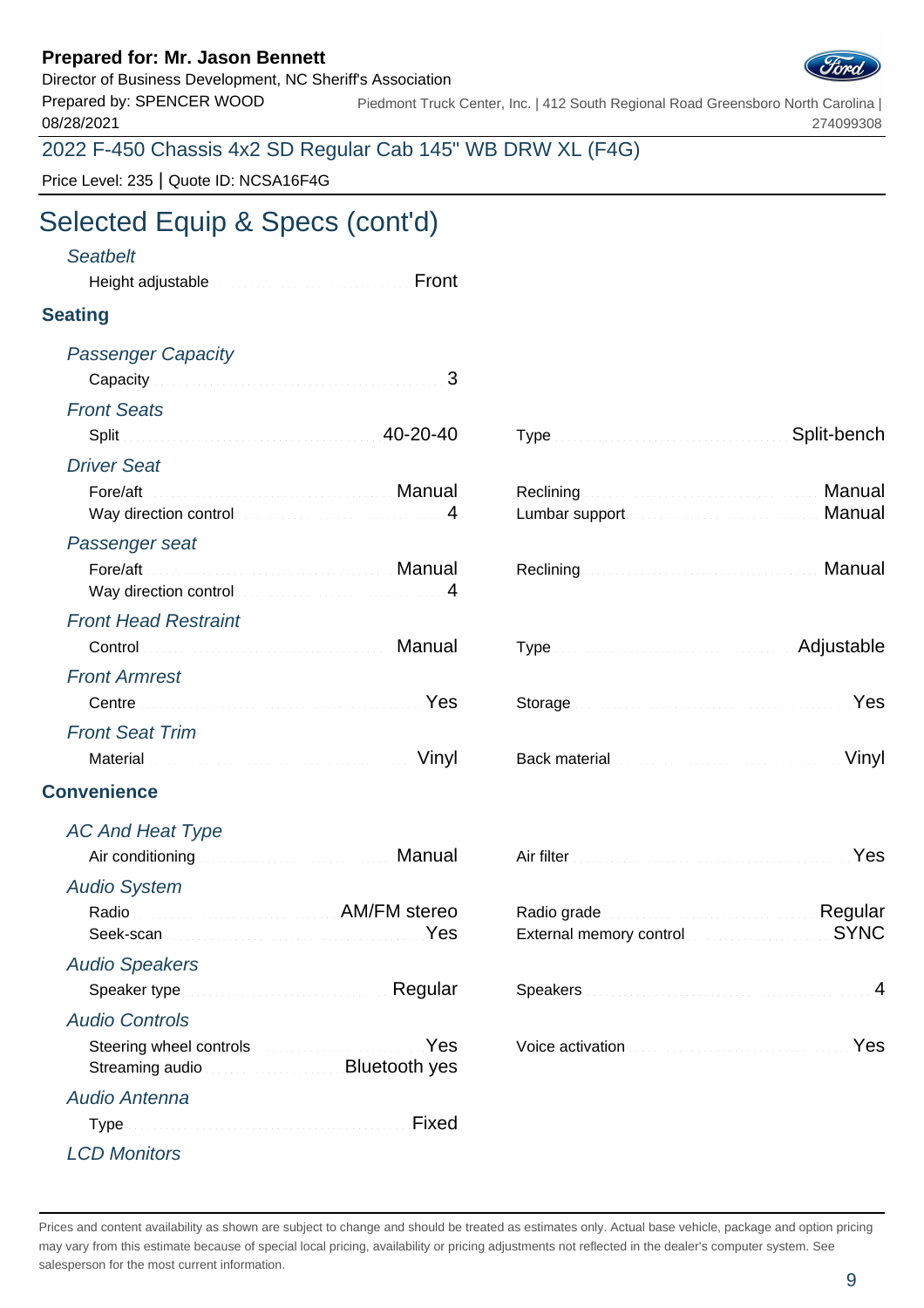Director of Business Development, NC Sheriff's Association

Prepared by: SPENCER WOOD 08/28/2021

Piedmont Truck Center, Inc. | 412 South Regional Road Greensboro North Carolina | 274099308

## 2022 F-450 Chassis 4x2 SD Regular Cab 145" WB DRW XL (F4G)

Price Level: 235 | Quote ID: NCSA16F4G

| Selected Equip & Specs (cont'd)<br>2                                                                                                                                                                                                                                                                       | Primary monitor size (inches)                                                                                                                                                                                                                                                                            | .4.2 |
|------------------------------------------------------------------------------------------------------------------------------------------------------------------------------------------------------------------------------------------------------------------------------------------------------------|----------------------------------------------------------------------------------------------------------------------------------------------------------------------------------------------------------------------------------------------------------------------------------------------------------|------|
| <b>Convenience Features</b>                                                                                                                                                                                                                                                                                |                                                                                                                                                                                                                                                                                                          |      |
| Wireless phone connectivity <b>Election Bluetooth</b><br>Upfitter switches <b>Committee Committee Committee Committee</b>                                                                                                                                                                                  | Emergency SOS <b>Contract Contract Contract Contract Contract Contract Contract Contract Contract Contract Contract Contract Contract Contract Contract Contract Contract Contract Contract Contract Contract Contract Contract </b><br>App link<br>Smart device integration                             |      |
| <b>Door Lock Activation</b>                                                                                                                                                                                                                                                                                |                                                                                                                                                                                                                                                                                                          |      |
| Manual                                                                                                                                                                                                                                                                                                     |                                                                                                                                                                                                                                                                                                          |      |
| Door Locks Extra FOB Controls                                                                                                                                                                                                                                                                              |                                                                                                                                                                                                                                                                                                          |      |
| Remote engine start <b>Smart device only</b>                                                                                                                                                                                                                                                               |                                                                                                                                                                                                                                                                                                          |      |
| <b>Instrumentation Type</b>                                                                                                                                                                                                                                                                                |                                                                                                                                                                                                                                                                                                          |      |
| Analog                                                                                                                                                                                                                                                                                                     |                                                                                                                                                                                                                                                                                                          |      |
| <b>Instrumentation Gauges</b>                                                                                                                                                                                                                                                                              |                                                                                                                                                                                                                                                                                                          |      |
| Tachometer Manual Communications of Pes                                                                                                                                                                                                                                                                    | Yes<br>Oil pressure <b>Election Communication</b>                                                                                                                                                                                                                                                        |      |
| Engine temperature <b>Engine Strategie Proprietation</b> Yes<br>Engine hour meter <b>Engine State of Tanahan American</b> Yes                                                                                                                                                                              | Transmission fluid temp [19] Manuscript Mess Mess                                                                                                                                                                                                                                                        |      |
| <b>Instrumentation Warnings</b>                                                                                                                                                                                                                                                                            |                                                                                                                                                                                                                                                                                                          |      |
| Oil pressure <b>Executive Community</b> Pes                                                                                                                                                                                                                                                                | Yes<br>Engine temperature manufacturers and containing                                                                                                                                                                                                                                                   |      |
| Battery Manual Communication of the Mess                                                                                                                                                                                                                                                                   | Lights on <b>Executive Contract Contract on the State of Tes</b><br>Low fuel <b>Executive Contract Contract Contract Contract Contract Contract Contract Contract Contract Contract Contract Contract Contract Contract Contract Contract Contract Contract Contract Contract Contract Contract Cont</b> |      |
| <b>Key Manual Communication of the Communication of Pes</b><br>Brake fluid <b>Executive Contract Contract of Contract Contract Contract Contract Contract Contract Contract Control Contract Contract Contract Contract Contract Contract Contract Contract Contract Contract Contract Contract</b>        | Yes                                                                                                                                                                                                                                                                                                      |      |
| <b>Instrumentation Displays</b>                                                                                                                                                                                                                                                                            |                                                                                                                                                                                                                                                                                                          |      |
| Clock Clock Clock Clock Clock Clock Clock Clock Clock Clock Clock Clock Clock Clock Clock Clock Clock Clock Clock Clock Clock Clock Clock Clock Clock Clock Clock Clock Clock Clock Clock Clock Clock Clock Clock Clock Clock                                                                              | Yes                                                                                                                                                                                                                                                                                                      |      |
| Exterior temp <b>Exterior</b> temp                                                                                                                                                                                                                                                                         | Systems monitor Material Contract of Material Pres                                                                                                                                                                                                                                                       |      |
| <b>Instrumentation Feature</b>                                                                                                                                                                                                                                                                             |                                                                                                                                                                                                                                                                                                          |      |
| Trip computer and accountant of the Vest                                                                                                                                                                                                                                                                   |                                                                                                                                                                                                                                                                                                          | Yes  |
| <b>Steering Wheel Type</b>                                                                                                                                                                                                                                                                                 |                                                                                                                                                                                                                                                                                                          |      |
| Material <b>Material</b> Material And Museum Museum Museum Urethane<br>Telescoping <b>Manual</b> Telescoping and all and all and all and all and all and all and all and all and all and all and all and all and all and all and all and all and all and all and all and all and all and all and all and a | Manual                                                                                                                                                                                                                                                                                                   |      |
| <b>Front Side Windows</b>                                                                                                                                                                                                                                                                                  |                                                                                                                                                                                                                                                                                                          |      |
| Window 1st row activation <b>Communist Contract Manual</b>                                                                                                                                                                                                                                                 |                                                                                                                                                                                                                                                                                                          |      |
| <b>Window Features</b>                                                                                                                                                                                                                                                                                     |                                                                                                                                                                                                                                                                                                          |      |
| Tinted <b>Executive Community Contract Community</b> Contract Light                                                                                                                                                                                                                                        |                                                                                                                                                                                                                                                                                                          |      |
| <b>Front Windshield</b>                                                                                                                                                                                                                                                                                    |                                                                                                                                                                                                                                                                                                          |      |
| Wiper Wiper Street Management Contains Variable intermittent                                                                                                                                                                                                                                               |                                                                                                                                                                                                                                                                                                          |      |
| <b>Rear Windshield</b>                                                                                                                                                                                                                                                                                     |                                                                                                                                                                                                                                                                                                          |      |
|                                                                                                                                                                                                                                                                                                            |                                                                                                                                                                                                                                                                                                          |      |